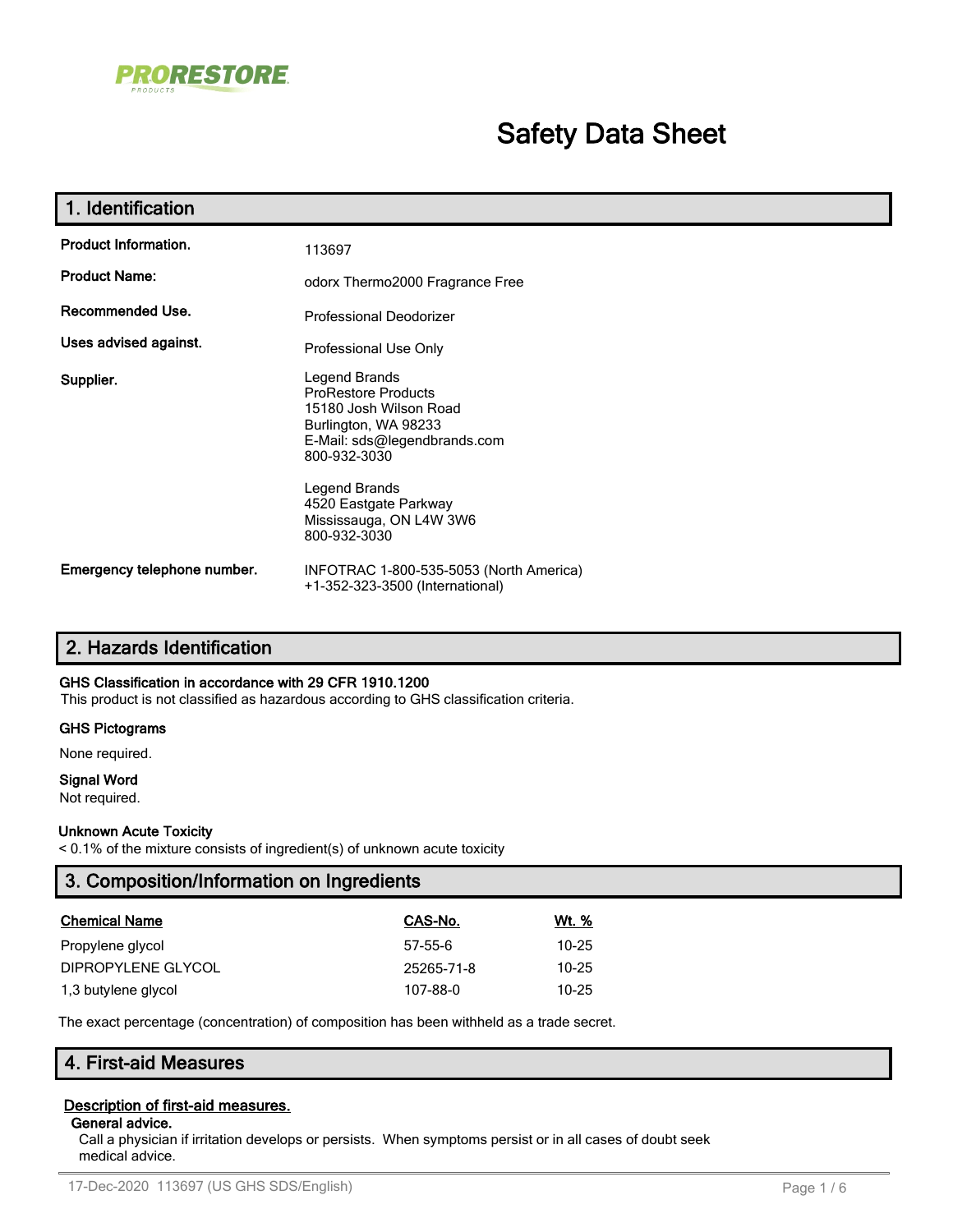#### **Inhalation.**

Move to fresh air.

### **Skin contact.**

Wash off immediately with soap and plenty of water. Remove all contaminated clothes and shoes.

#### **Eye contact.**

Rinse thoroughly with plenty of water for at least 15 minutes and consult a physician. Remove contact lenses, if present.

#### **Ingestion.**

Do NOT induce vomiting. Never give anything by mouth to an unconscious person. Gently wipe or rinse the inside of the mouth with water.

#### **Symptoms.**

See Section 2.2, Label Elements and/or Section 11, Toxicological effects.

**Notes to physician.**

Treat symptomatically.

# **5. Fire-fighting Measures**

#### **Extinguishing media.**

#### **Suitable extinguishing media.**

Use extinguishing measures that are appropriate to local circumstances and the surrounding environment.

# **Extinguishing media which shall not be used for safety reasons.**

High volume water jet.

#### **Special hazards arising from the substance or mixture.**

No information available.

#### **Advice for firefighters.**

As in any fire, wear self-contained breathing apparatus pressure-demand, MSHA/NIOSH (approved or equivalent) and full protective gear.

# **6. Accidental Release Measures**

#### **Personal precautions, protective equipment and emergency procedures.**

#### **Personal precautions.**

Avoid contact with skin, eyes and clothing. Ensure adequate ventilation, especially in confined areas. Do not breathe vapors or spray mist.

### **Advice for emergency responders.**

Use personal protection recommended in Section 8.

#### **Environmental precautions.**

Prevent product from entering drains. See Section 12 for additional Ecological information.

# **Methods and materials for containment and cleaning up.**

# **Methods for Containment.**

Prevent further leakage or spillage if safe to do so. Pick up and transfer to properly labeled containers.

### **Methods for cleaning up.**

Use personal protective equipment as required.

#### **Reference to other sections.**

See section 8 for more information.

### **7. Handling and Storage**

### **Conditions for safe storage, including any incompatibilities.**

#### **Advice on safe handling.**

Handle in accordance with good industrial hygiene and safety practice.

#### **Hygiene measures.**

See section 7 for more information.

#### **Storage Conditions.**

Keep containers tightly closed in a cool, well-ventilated place.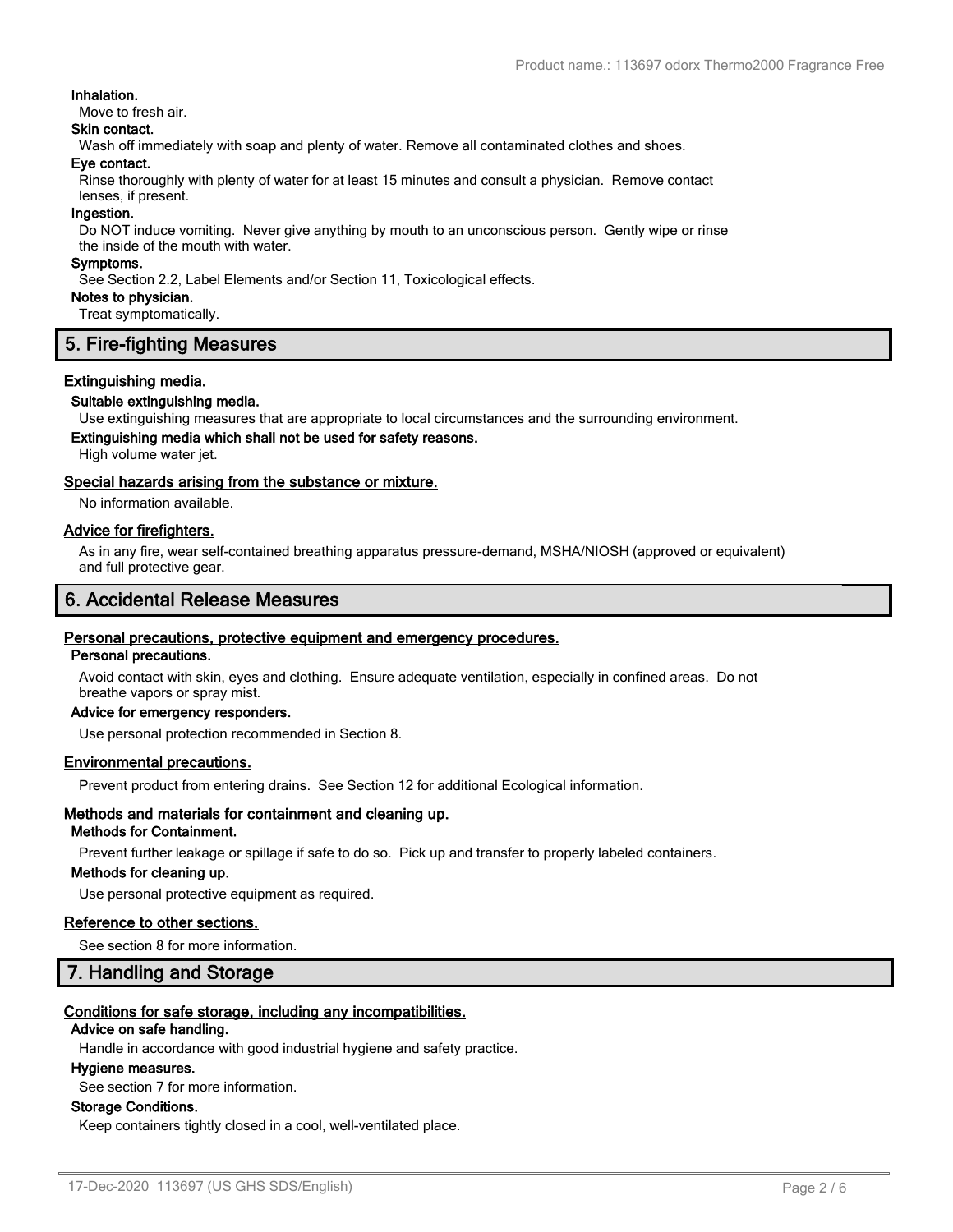|  |  | 8. Exposure Controls/Personal Protection |  |
|--|--|------------------------------------------|--|
|--|--|------------------------------------------|--|

### **Ingredients with Occupational Exposure Limits Chemical Name ACGIH TLV-TWA ACGIH-TLV STEL OSHA PEL-TWA OSHA PEL-CEILING**

Contains no substances with occupational exposure limit values.

**TLV = Threshold Limit Value TWA = Time Weighted Average PEL = Permissible Exposure Limit STEL = Short-Term Exposure Limit N.E. = Not Established**

#### **Engineering Measures.**

Showers, eyewash stations, and ventilation systems.

#### **Personal protective equipment.**

#### **Eye/Face Protection.**

Safety glasses with side-shields.

#### **Skin and body protection.**

Wear suitable protective clothing.

#### **Respiratory protection.**

In case of insufficient ventilation wear suitable respiratory equipment.

# **9. Physical and chemical properties.**

#### **Information on basic physical and chemical properties.**

| <b>Physical state</b>                     | Liquid                   |
|-------------------------------------------|--------------------------|
| Appearance                                | Clear                    |
| Color                                     | Colorless                |
| Odor                                      | Pleasant                 |
| <b>Odor Threshold</b>                     | No Information           |
| pН                                        | 6                        |
| Melting/freezing point., °C (°F)          | No Information           |
| Flash Point., °C (°F)                     | No Information           |
| Boiling point/boiling range., °C (°F)     | 100 - 230 (212 - 446)    |
| <b>Evaporation rate</b>                   | No Information Available |
| <b>Explosive properties.</b>              | No Information           |
| Vapor pressure.                           | No Information           |
| Vapor density.                            | No Information           |
| Specific Gravity. (g/cm <sup>3</sup> )    | 1.000                    |
| Water solubility.                         | Soluble in water         |
| Partition coefficient.                    | No Information           |
| Autoignition temperature., °C             | No Information           |
| Decomposition Temperature °C.             | No Information           |
| Viscosity, kinematic.                     | No Information           |
| Other information.                        |                          |
| Volatile organic compounds (VOC) content. | .? Ib/gal                |
| Density, Ib/gal                           | No Information           |
|                                           |                          |

# **10. Stability and Reactivity**

#### **Reactivity.**

Stable under normal conditions.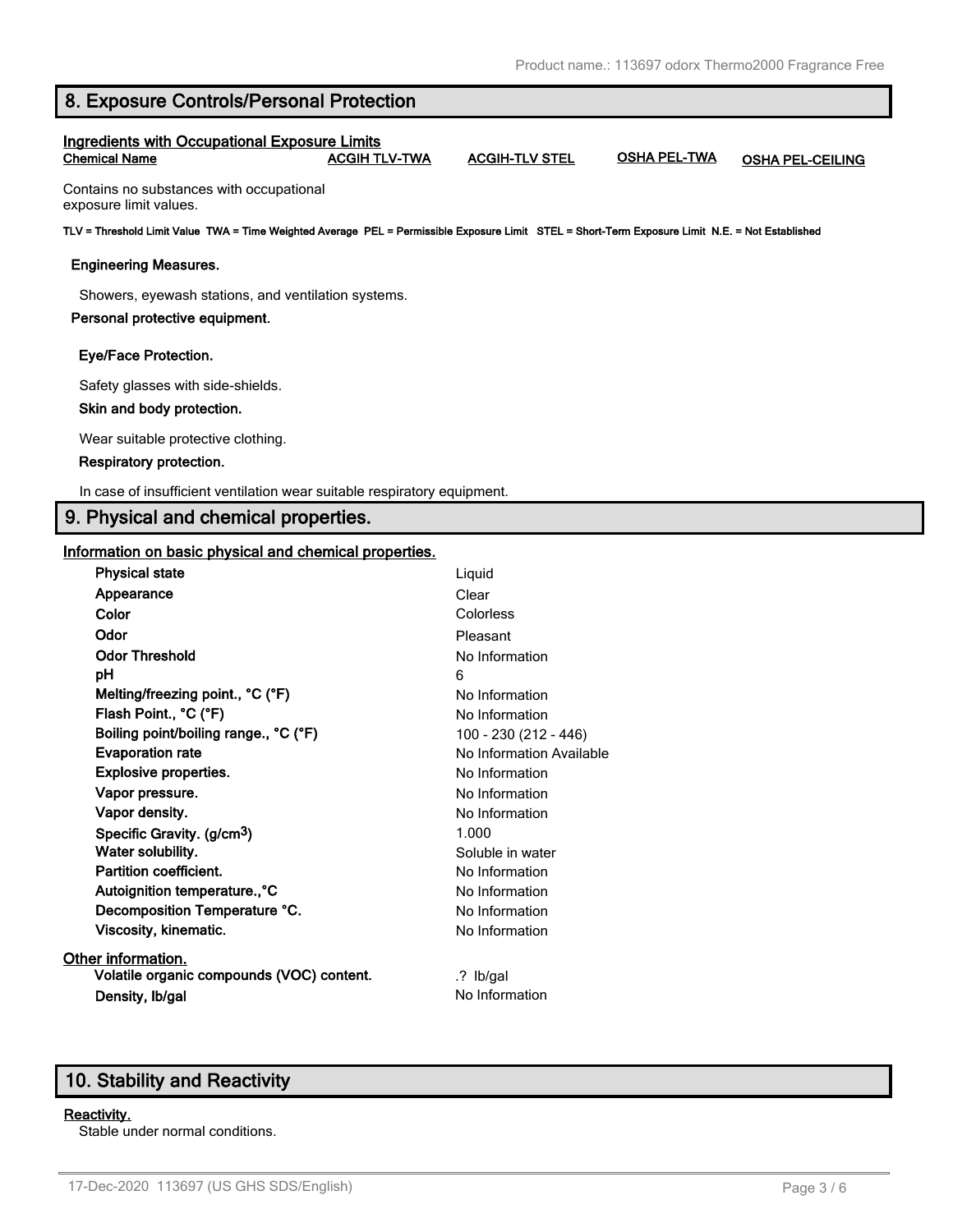### **Chemical stability.**

Stable under recommended storage conditions.

#### **Possibility of hazardous reactions.**

None known based on information supplied.

#### **Conditions to Avoid.**

None known.

#### **Incompatible Materials.**

None known based on information supplied.

#### **Hazardous Decomposition Products.**

None known.

### **11. Toxicological Information**

#### **Information on toxicological effects.**

#### **Acute toxicity.**

**Product Information**

No Information

#### **Component Information.**

| CAS-No. | <b>Chemical Name</b> | LD50 Oral       | <b>LD50 Dermal</b>    | <b>LC50 Inhalation</b> |
|---------|----------------------|-----------------|-----------------------|------------------------|
| 57-55-6 | Propylene glycol     | 20000 mg/kg Rat | 20800 mg/kg<br>Rabbit | - N.I.                 |

107-88-0 1,3 butylene glycol 18610 mg/kg Rat N.I. N.I.

N.I. = No Information

### **Skin corrosion/irritation.**

No Information

### **Eye damage/irritation.**

No Information

#### **Respiratory or skin sensitization.**

No Information

# **Ingestion.**

No Information

# **Germ cell mutagenicity.**

No Information

# **Carcinogenicity.**

No Information

# **Reproductive toxicity.**

No Information

# **Specific target organ systemic toxicity (single exposure).**

No Information

#### **Specific target organ systemic toxicity (repeated exposure).** No Information

# **Aspiration hazard.**

No Information

# **Primary Route(s) of Entry**

No Information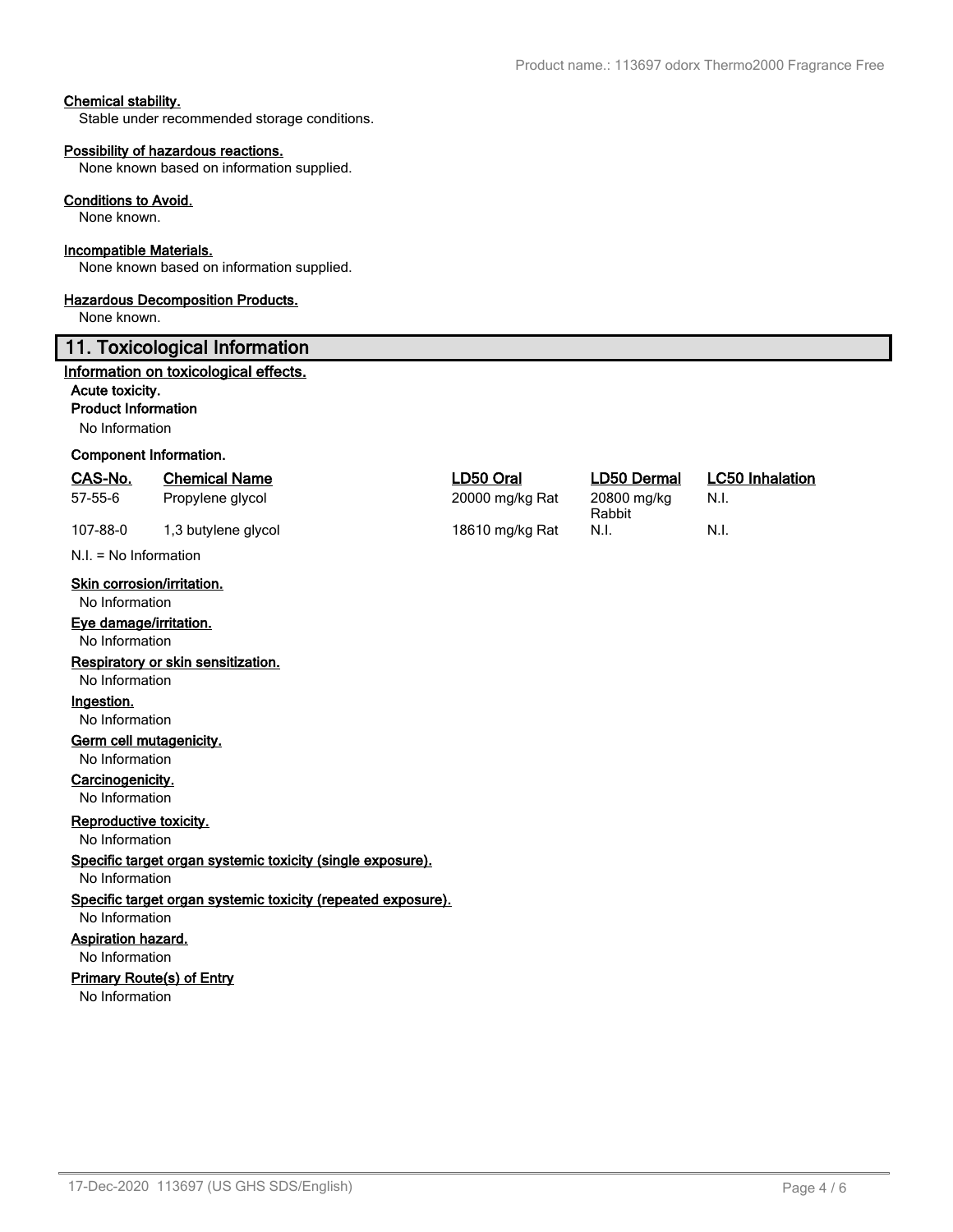# **12. Ecological Information**

# **Toxicity.**

31.25% of the mixture consists of ingredient(s) of unknown aquatic toxicity

### **Ecotoxicity effects.**

| Chemical Name    | <b>Toxicity to algae</b>      | Toxicity to fish               | Toxicity to daphnia and other<br>aquatic invertebrates |
|------------------|-------------------------------|--------------------------------|--------------------------------------------------------|
|                  |                               | LC50 96 h Oncorhynchus mykiss  |                                                        |
|                  |                               | 51600 mg/L, LC50 96 h          |                                                        |
| Propylene glycol | EC50 96 h Pseudokirchneriella | Oncorhynchus mykiss 41 - 47    | EC50 48 h Daphnia magna                                |
| 57-55-6          | subcapitata 19000 mg/L        | mL/L, LC50 96 h Pimephales     | >1000 mg/L                                             |
|                  |                               | promelas 51400 mg/L, LC50 96 h |                                                        |
|                  |                               | Pimephales promelas 710 mg/L   |                                                        |

### **Persistence and degradability.**

No data are available on the product itself.

#### **Bioaccumulative potential.**

Discharge into the environment must be avoided.

#### **Mobility in soil.**

No information

### **Other adverse effects.**

No information

# **13. Disposal Considerations**

#### **Waste Disposal Guidance.**

Disposal should be in accordance with applicable regional, national and local laws and regulations.

| 14. Transport Information |                |
|---------------------------|----------------|
| <b>DOT</b>                | No Information |
| <b>IMDG</b>               | No Information |
| <b>IATA</b>               | No Information |

# **15. Regulatory Information**

# **International Inventories:**

| <b>TSCA</b>     | Complies |
|-----------------|----------|
| DSL             | Complies |
| <b>DSL/NDSL</b> | Complies |
| EINECS/ELINCS   |          |
| <b>ENCS</b>     | Complies |
| <b>IECSC</b>    | Complies |
| KFCI            | Complies |
| <b>PICCS</b>    | Complies |
| <b>AICS</b>     | Complies |
| <b>NZIOC</b>    | Complies |
| TCSI            |          |
|                 |          |